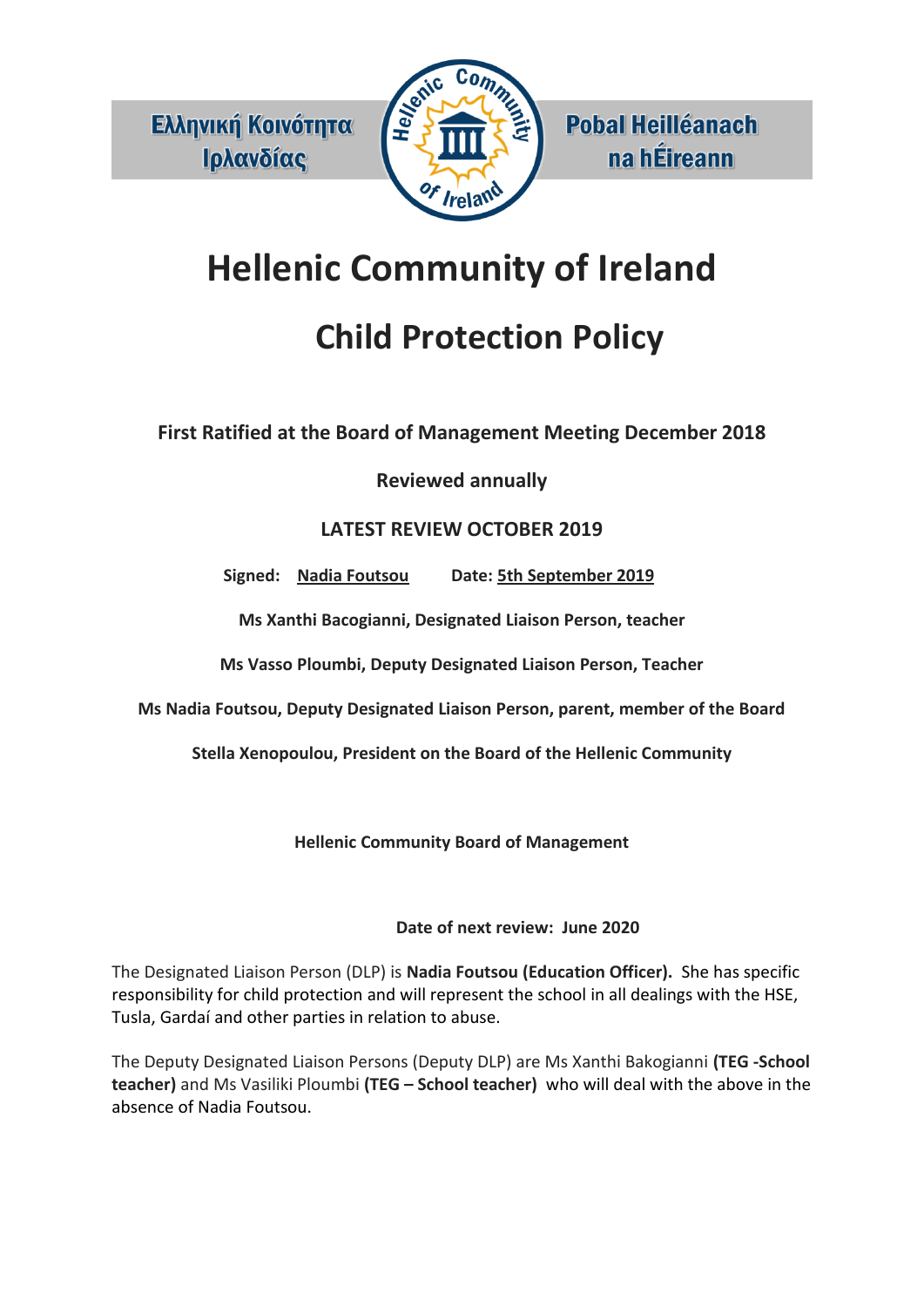

## **Pobal Heilléanach** na hÉireann

**Introduction**: This policy document has been drawn up by the staff, parents and the Board of Management of Hellenic Community of Ireland in response to recent changes in legislation. The policy takes account of the provisions of the following legislation:

The Education Act 1998, The Education Welfare Act 2000, The Protection of Persons reporting Child Abuse Act 1993, *Education for Persons with Special Educational Needs Act 2004* and Safety, Health at Work Act 2005.

The Board of Management recognises that child protection and welfare considerations permeate all aspects of school life and must be reflected in all of the school's policies, practices and activities. Accordingly, in accordance with the requirements of the Department of Education and Skills' Child Protection Procedures for Primary and Post Primary Schools, the Board of Management of Hellenic Community of Ireland has agreed the following child protection policy:

The Board of Management has adopted and will implement fully and without modification the Department's Child Protection Procedures for Primary and Post Primary Schools as part of this overall child protection policy. **These are based on the Children First National Guidance for the Protection and Welfare of Children 2011.**

In its policies, practices and activities, HCI will adhere to the following principles of best practice in child protection and welfare:

#### **The school will**

- recognise that the protection and welfare of children is of paramount importance, regardless of all other considerations
- fully co-operate with the relevant statutory authorities in relation to child protection and welfare matters
- adopt safe practices to minimise the possibility of harm or accidents happening to children and protect workers from the necessity to take unnecessary risks that may leave themselves open to accusations of abuse or neglect
- develop a practice of openness with parents and encourage parental involvement in the education of their children; and
- fully respect confidentiality requirements in dealing with child protection matters

*The school will also adhere to the above principles in relation to any pupil with a special vulnerability and make every effort to ensure that the children with Special Education Needs, once identified and advised to HCI by the child's parents or guardians in order to understand how to report concerns*.

The Child Protection Policy should be read in conjunction with the following policies/practices which have been formulated with Child Protection Guidelines in mind

Code of Behaviour, Anti-Bullying Policy, Pupil Attendance Policy, Supervision of Pupil, Garda Vetting Policy and procedures, Health and Safety statement and related policies, What to do in the event of a suspicion of child abuse or neglect (Appendix 2 to this policy) and Advice to teachers in the event of disclosure (Appendix 3 to this policy)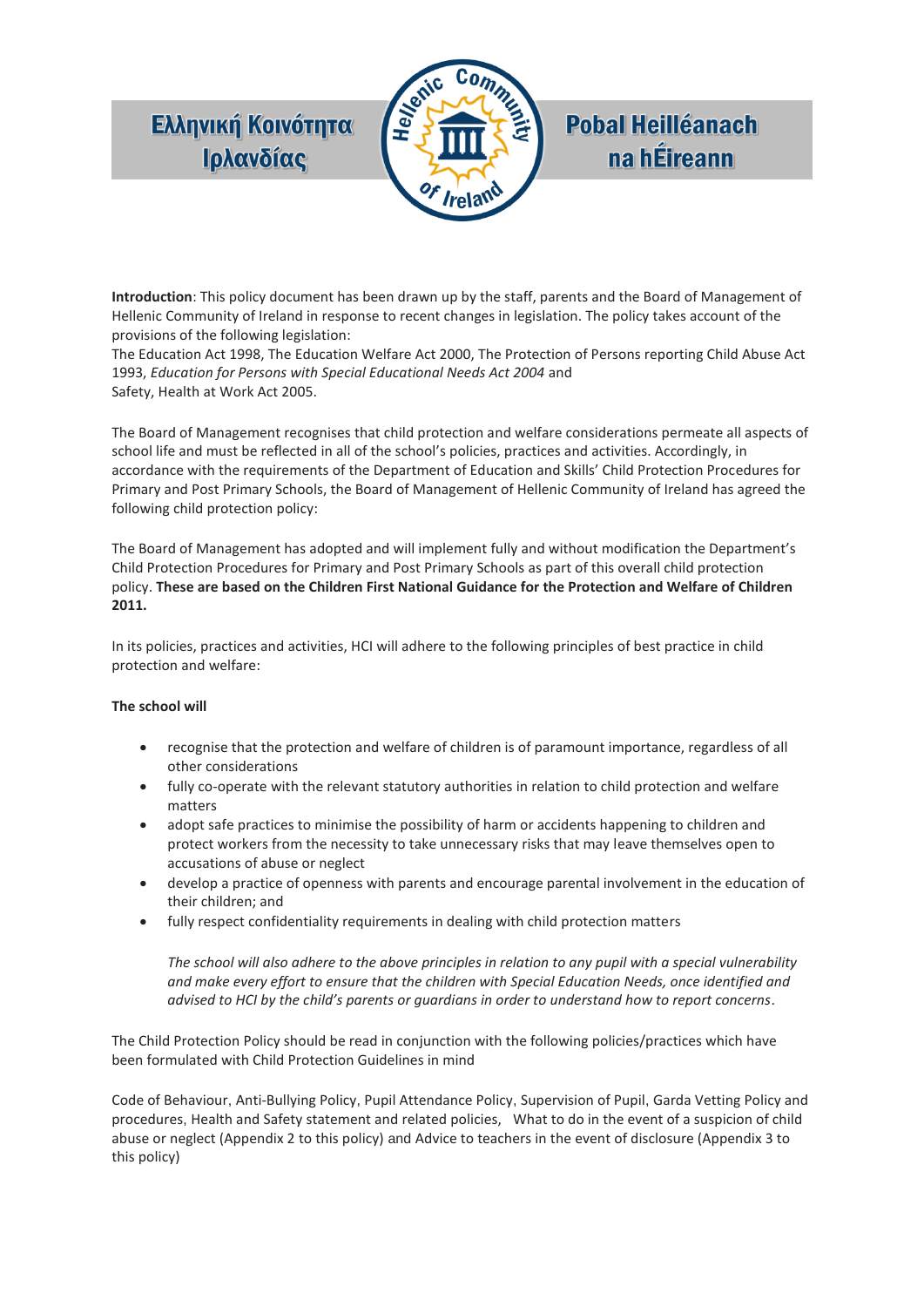

## **Pobal Heilléanach** na hÉireann

The Board has ensured that the necessary policies, protocols or practices as appropriate are in place in respect of each of the above listed items.

This policy has been made available to school personnel and the Parents and is readily available to parents on request or on the HCI website. A copy of this policy will be made available to the Department and the patron if requested. A document showing the name of the DLP and Deputy DLP will be displayed in a prominent place in the school website section of HCI. The policy will also be available to all on the school's website helleniccommunity.ie

This policy and our school's practice will be reviewed by staff on an annual basis, usually at the first Community and Education Officer's meeting of the new academic year. All teachers (as of school year 2019- 2020) will have received training in Child Protection Policy and Procedures. All Teachers will be made aware of and be familiar with the correct practice and procedures in relation to child protection at the first staff meeting of every year.

The HCI Committee will review this policy on an annual basis, using Checklist for Annual Review of Child Protection (Appendix 2 Child Protection Procedures for Primary and Post primary Schools, P.39)

In line with the DES Child Protection Procedures and Practice Guidelines 2011 (p.8) the Stay Safe programme and the Social, Personal and Health Education programmes will be fully implemented in the school.

All information regarding concerns of possible child abuse should be only shared on a confidential and need to know basis, in the interest of the child.

This policy was last reviewed by the Board of Management on September 5<sup>th</sup> 2019

Signed: Catella Xenopoulou Catella Senopoulou Catella Signed: Nadia Foutsou

**HCI Committee Members: Education Officer:** 

Date:  $5^{th}$  September 2019 and the separation of the September 2019

Date of next review: **June 2020**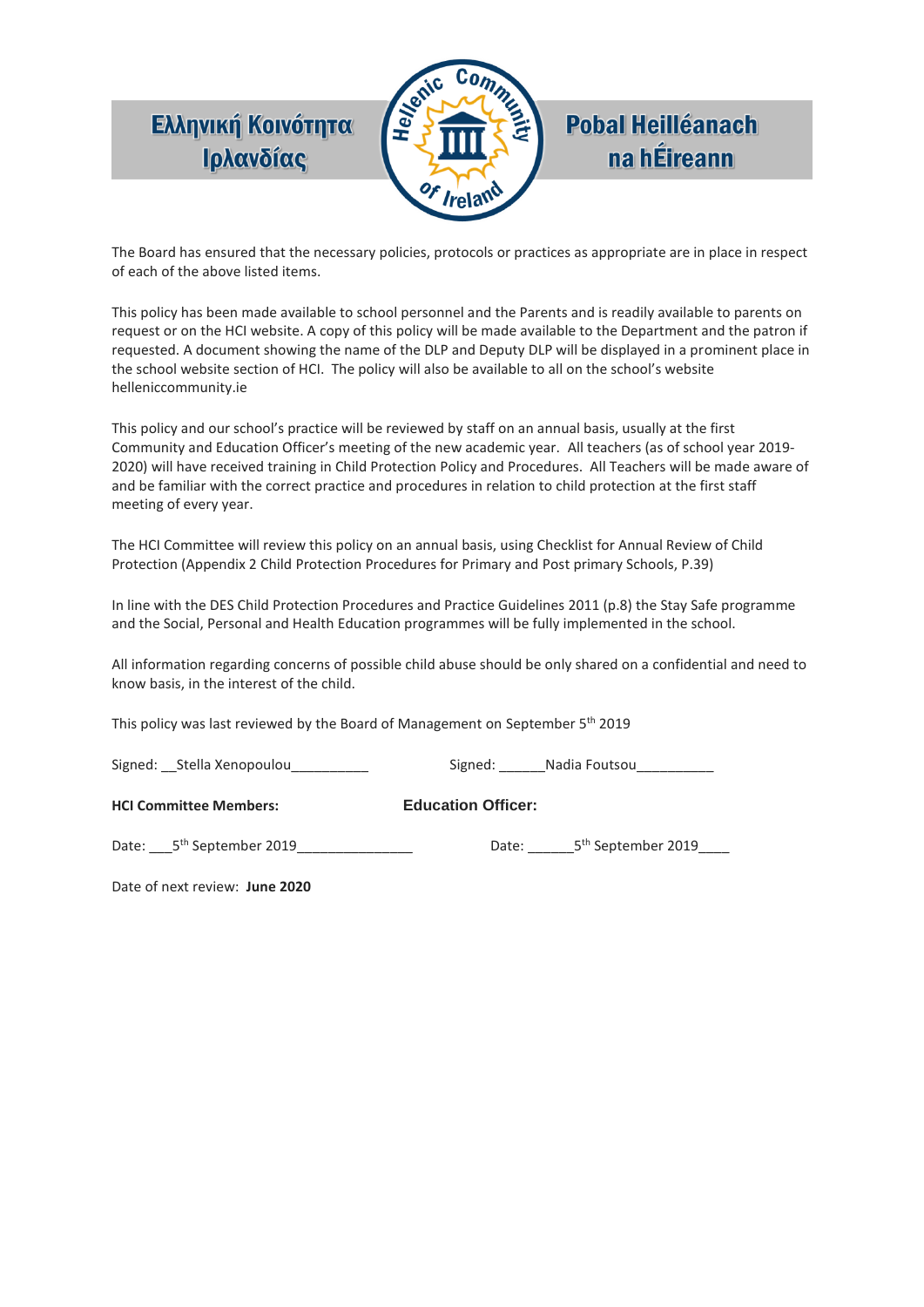

**Pobal Heilléanach** na hÉireann

#### **Appendix 1 to the Child Protection Policy**

Records of incidents:

Records of incidents should be kept by the Education Officer

Children with Specific Care Needs:

Parents will be notified of any changes from agreed procedures

Sample letter included below

\*\*\*\*\*\*\*\*\*\*\*\*\*\*\*\*\*\*\*\*\*\*\*\*\*\*\*\*\*\*\*\*\*\*\*\*\*\*\*\*\*\*\*\*\*\*\*\*\*\*\*\*\*\*\*\*\*\*\*\*\*\*\*\*\*\*\*

**H.C.I. School**

Date: \_\_\_\_\_\_\_\_\_\_\_\_\_\_\_\_\_

Dear Parent/Guardian,

had an accident at school today.

The persons attended to the incident were:

The following actions were taken:

Yours sincerely,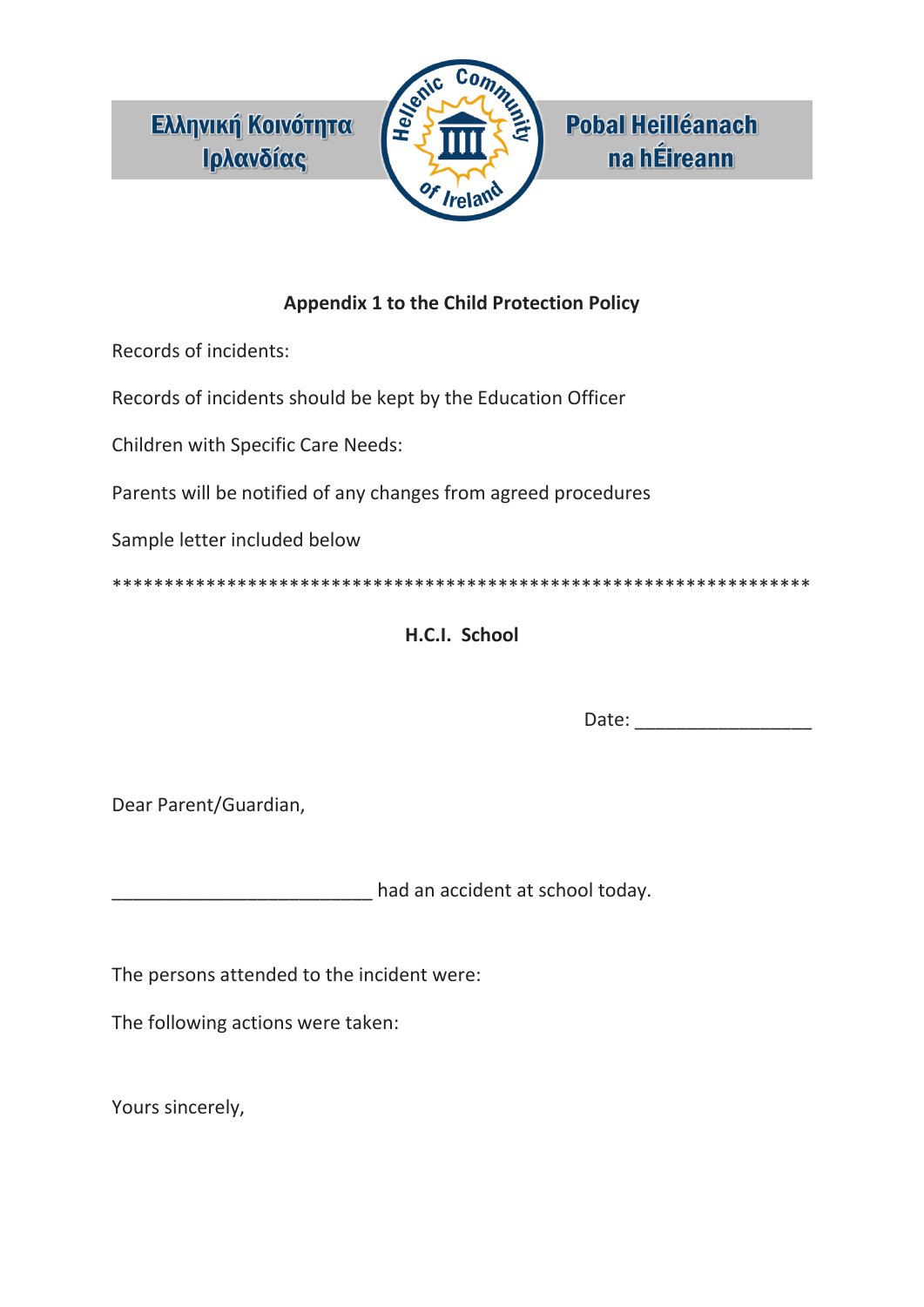\_\_\_\_\_\_\_\_\_\_\_\_\_\_\_\_\_



**Pobal Heilléanach** na hÉireann

### **Appendix 2: Child Protection Policy HCI School**

#### **What to do in the event of suspicion of child abuse or neglect**

If a member of staff suspects that a child has been abused/neglected, is being abused/neglected or is at risk of being abused or neglected, he/she will without delay report the suspicions to the DLP. This is to be done formally in the presence of the DLP and in private. The DLP will listen to the concerns and decide the course of action to be taken by the school. The member of staff may be asked to do one or all of the following: write up his/her concerns, to monitor and record any further concerns as they arise or to assist the DLP in making a formal report the Social Work Department of the HSE (See standard reporting form DES Guidelines Appendix 4, p.49).

The DLP may seek advice from the HSE re the issue. Any report to the HSE or any advice sought from the HSE will be reported to the Education Officer of the HCI Committee as soon as possible and will be reported to the HCI Committee at their next meeting. The DLP will follow the DES Child Protection Procedures for Primary and Post Primary Children 2011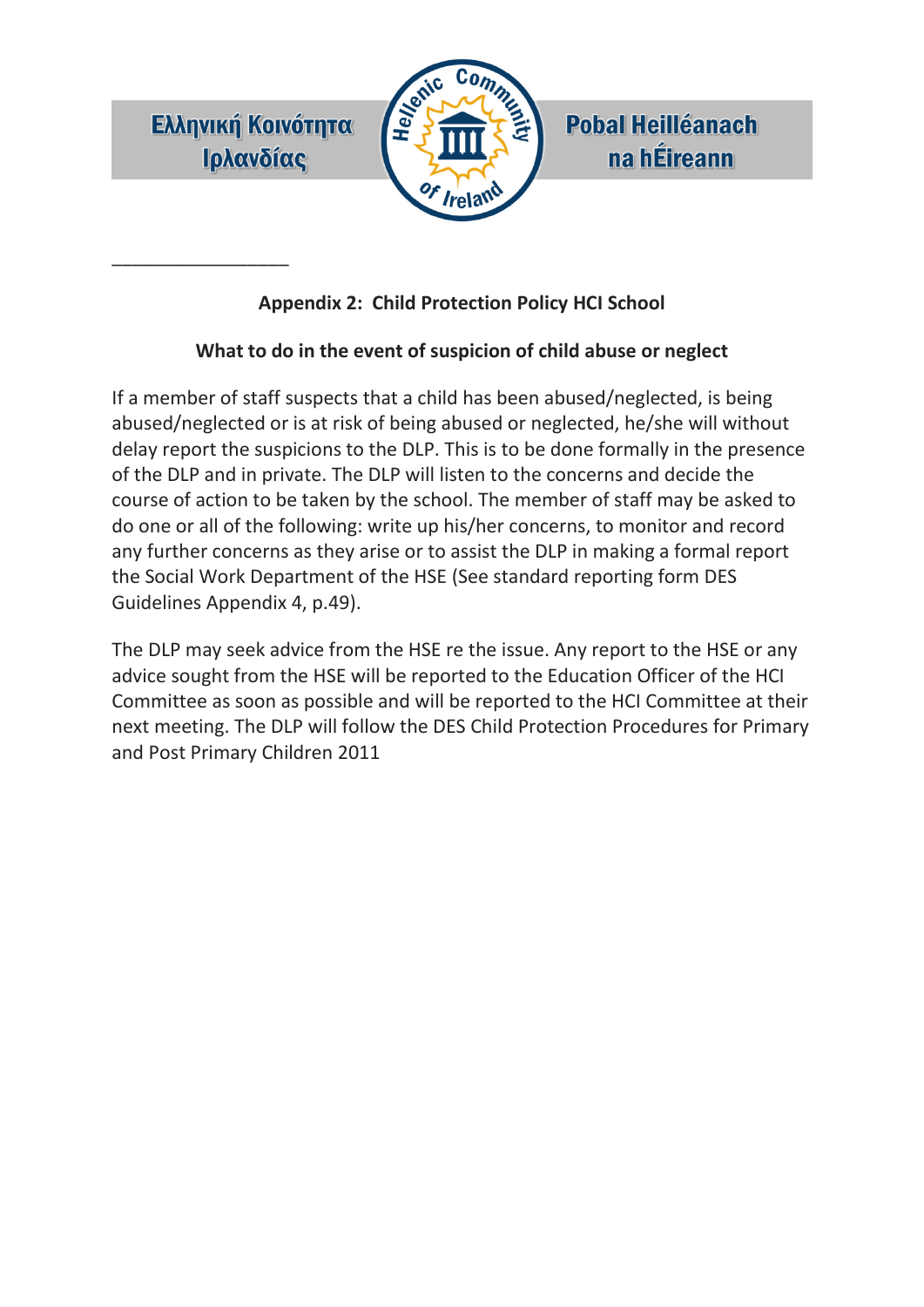

**Pobal Heilléanach** na hÉireann

#### **Appendix 3: Advice to members of staff on handling disclosures from Children**

An abused child is likely to be under severe emotional stress and staff members may be the only adult whom the child is prepared to trust. Great care should be taken not to damage that trust.

When information is offered in confidence, the member of staff will need tact and sensitivity in responding to the disclosure. The member of staff will need to reassure the child and retains his/her trust while explaining the need for action and the possible consequence, which will necessarily involve other adults being informed. It is important to tell the child that everything possible will be done to protect and support him/her, but not to make promises that cannot be kept e.g. promising not to tell anyone else. While the basis for concern must be established as comprehensively as possible, the following advice is offered to school personnel to whom a child makes a disclosure of abuse.

Listen to the child

Do not ask leading questions nor make suggestions to the child

Offer reassurance but do not make promises

Do not stop a child recalling significant events

Do not react

Explain that further help may have to be sought

Record the discussion accurately and retain the record

This written information should be given to and retained by the DLP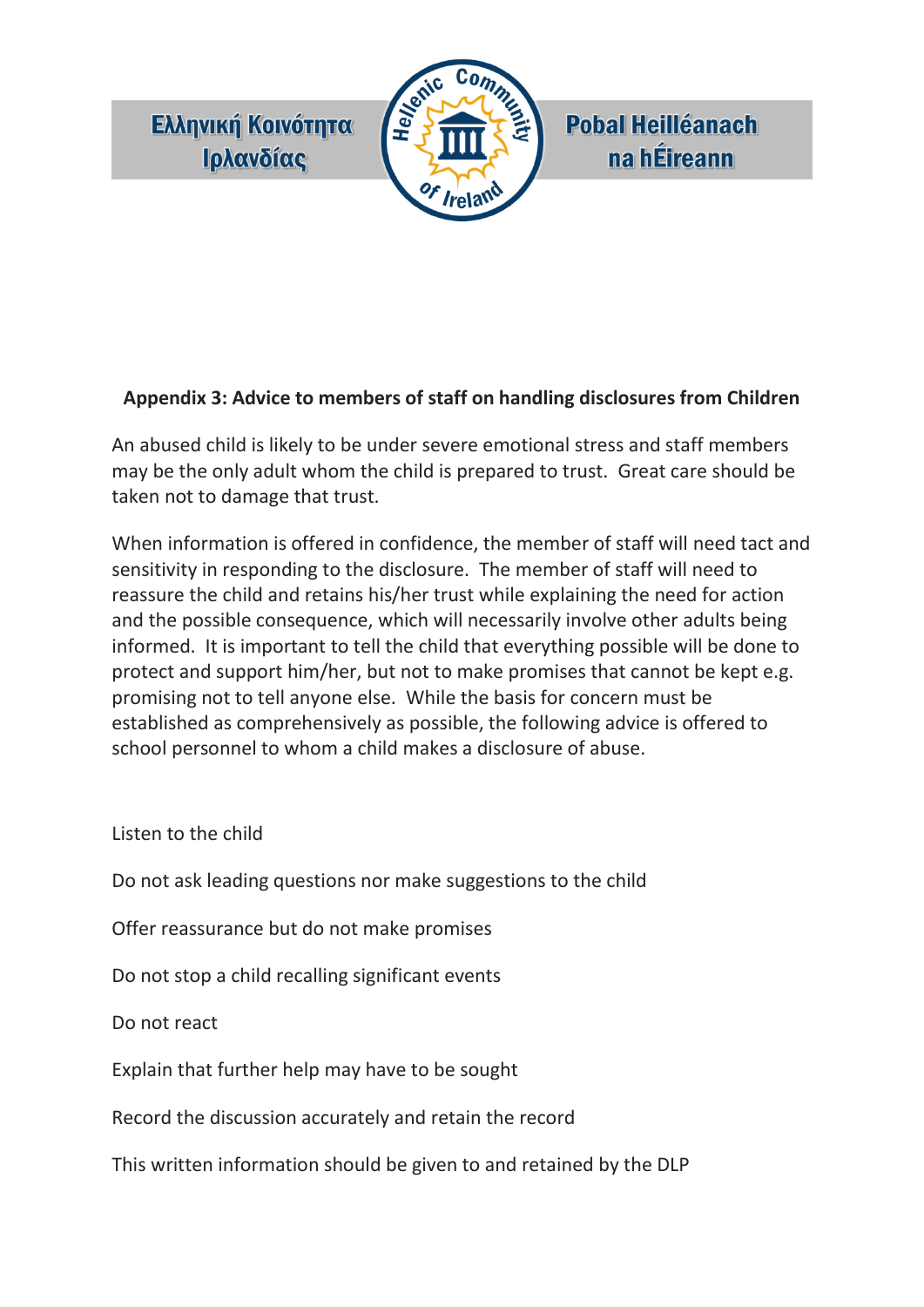

**Pobal Heilléanach** na hÉireann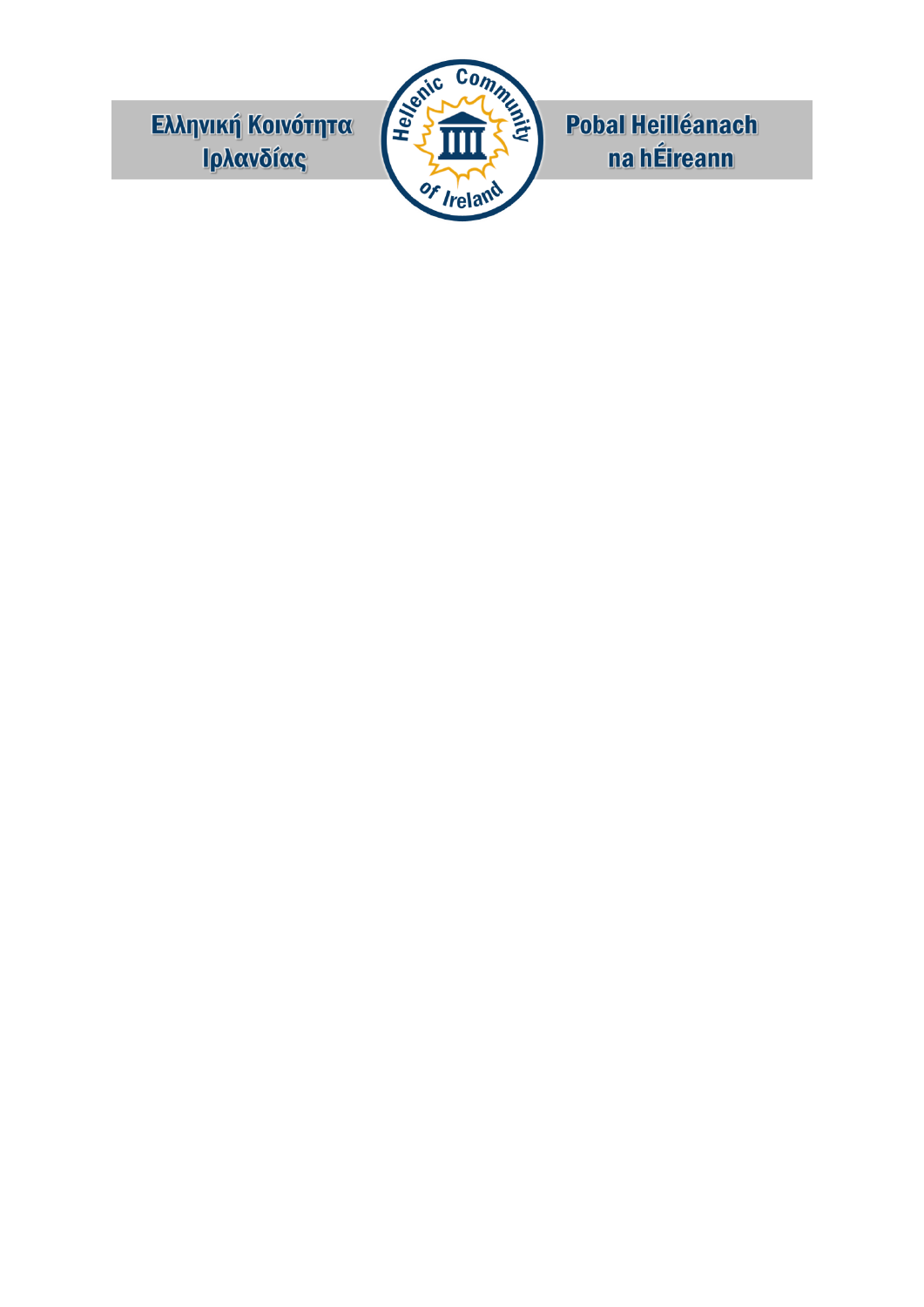

**Pobal Heilléanach** na hÉireann

#### **Appendix 4: Child Protection Policy**

#### **Reporting Procedures for DLP and in her absence Deputy DLP**

DLP receives report of child protection concern

DLP records the report – date/time/context.

DLP makes decision on how to proceed based on information received

DLP informs HCI Committee that initial contact is being made with Health Board

DLP makes contact with Health Board seeking advice (Do not give name of child at this point. Be very clear that you are seeking advice). Take the name of the person you spoke to and record conversation

Duty Social Worker makes recommendation. This may involve school continuing to monitor the situation. Record this decision and send written record of this decision to Health Board. Alternatively, a formal referral made on standard reporting form may be recommended by Social Worker (Keep a copy on file in a secure place)

If Health Board not available and case warrants immediate response – Gardaí are informed

Decision made on informing/not informing parents - taking safety of the child into consideration as number one priority. A decision NOT to inform parent/s should only be made where there is a genuine concern for the safety of the child. Be transparent with parent/s and ensure that they are aware that you have a nonnegotiable responsibility as DLP to act in the best interests of the child (Refer to Children First)

If DLP decides not to contact Health Board in relation to the case – person who made original report must be informed in writing

Continued monitoring of child should be recommended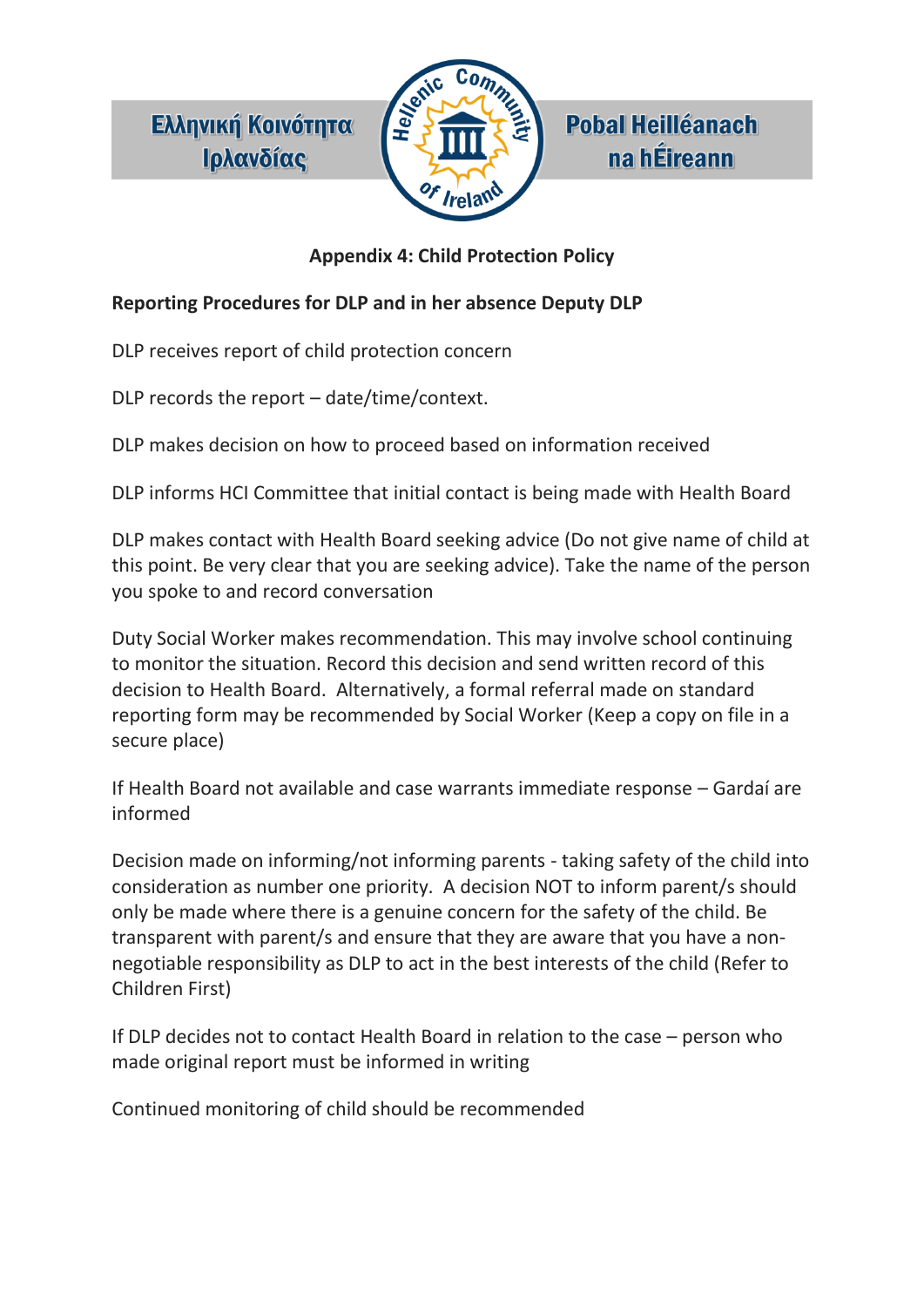

**Pobal Heilléanach** na hÉireann

Child Protection concerns that have been reported to the Health Board should be included in the Principal's Report to Board of Management Meeting - Child's name is not used

#### **IMPORTANT TELEPHONE NUMBERS:**

President HCI: Stella Xenopoulou, 0872305085

Health Board HSE: 01 6352000

Gardaí: Local Numbers: Bridewell Garda Station: 01 666 8200

Local Children's Hospital: Temple Street Children's University Hospital, Temple Street, Rotunda, Dublin: 01 8784200

LOCAL GP: please provide 3 GP's: Dr Clarke, Manor Street, Dublin 7 , Tel.: 01 8386319

Dr Panos Loumakis, The Village **Medical Centre**, 45-47 main Street, **Finglas** East, Dublin 11 Tel.: . 01-8341124

Dr. Maurice **Brennan** (GMS) 66 **Manor Street**, **Dublin 7** Tel: (01) 8683052

CAPP (Stay Safe Programme): 01 6206346